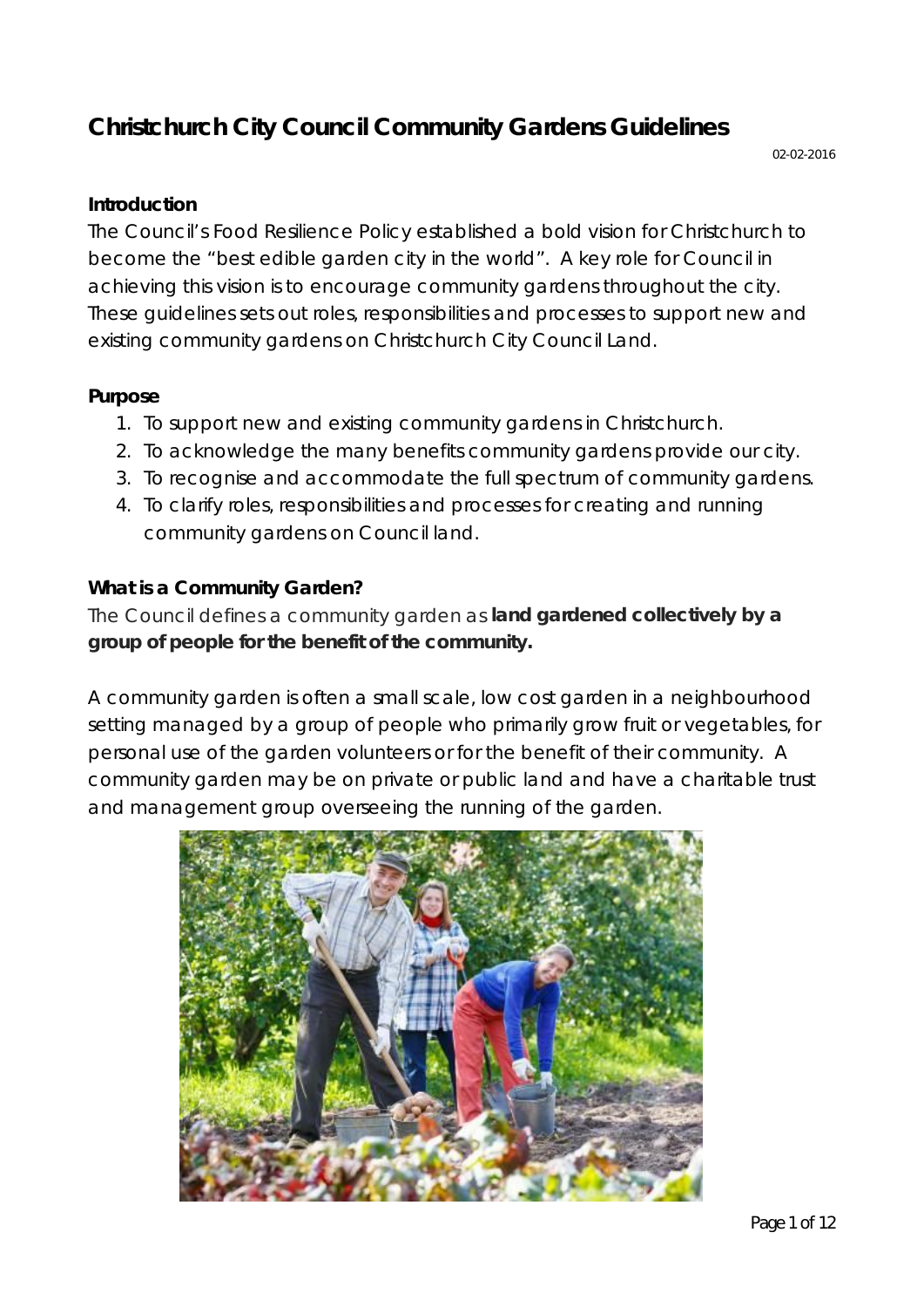**Types of edible gardens in Christchurch**

There are many diffident types of edible gardens that benefit the Christchurch community.

- **Allotment** a collectively managed group of individual garden plots where a person can care for and harvest their own plots as they see fit (e.g. Smith Street Garden, Linwood).
- **Community garden** garden managed by a group of people (e.g. Strickland Street and New Brighton community gardens).
- **W** Community orchard fruit trees managed by a group of people (e.g. Sunlea Orchard, Marshlands).
- **Home Garden** fruit and vegetables grown at home.
- **Institutional edible gardens garden facilitated or cared for by a businesses or** organisation (e.g. C1 Espresso kitchen garden on High Street, Okeover Stream Community Garden – Canterbury University or edible gardens within social housing or elderly person housing complexes).
- **Food forest** permaculture principles applied in an orchard / woodland setting (Biological Husbandry Unit, Lincoln University).
- **Food foraging and wild harvesting** food gathering from land, along rivers or coastal areas (e.g. picking apples from trees along the Harry Ell Walkway, picking watercress along waterways, collecting mussels, cockles or wild mushrooms).
- **Guerrilla gardening** informal planting on underutilised or vacant land.
- **Mahinga kai sites** traditional Maori gathering sites for food and materials like flax for weaving (e.g. Matariki Gardens, Bromley)
- **\*** Productive parks fruit or nut trees or edible gardens on neighbourhood parks informally managed by local people (e.g. Moa Reserve and Chesterfields Reserve in the central city, Mountord Park in Sydenham).
- **School gardens** edible gardens managed by students, teachers and the school community (e.g. Van Ash College or Cashmere High school)
- **Surplus sharing** sharing surplus food from private or public gardens (e.g. Nans for Jams who collect surplus fruit to make jams for charitable purposes)
- **Urban agriculture and city farms** larger scale market gardens often surrounding cities managed for the benefit of the local community, linked to local distribution networks, on a commercial basis (e.g. Christchurch Food Cooperative and Garden City 2.0).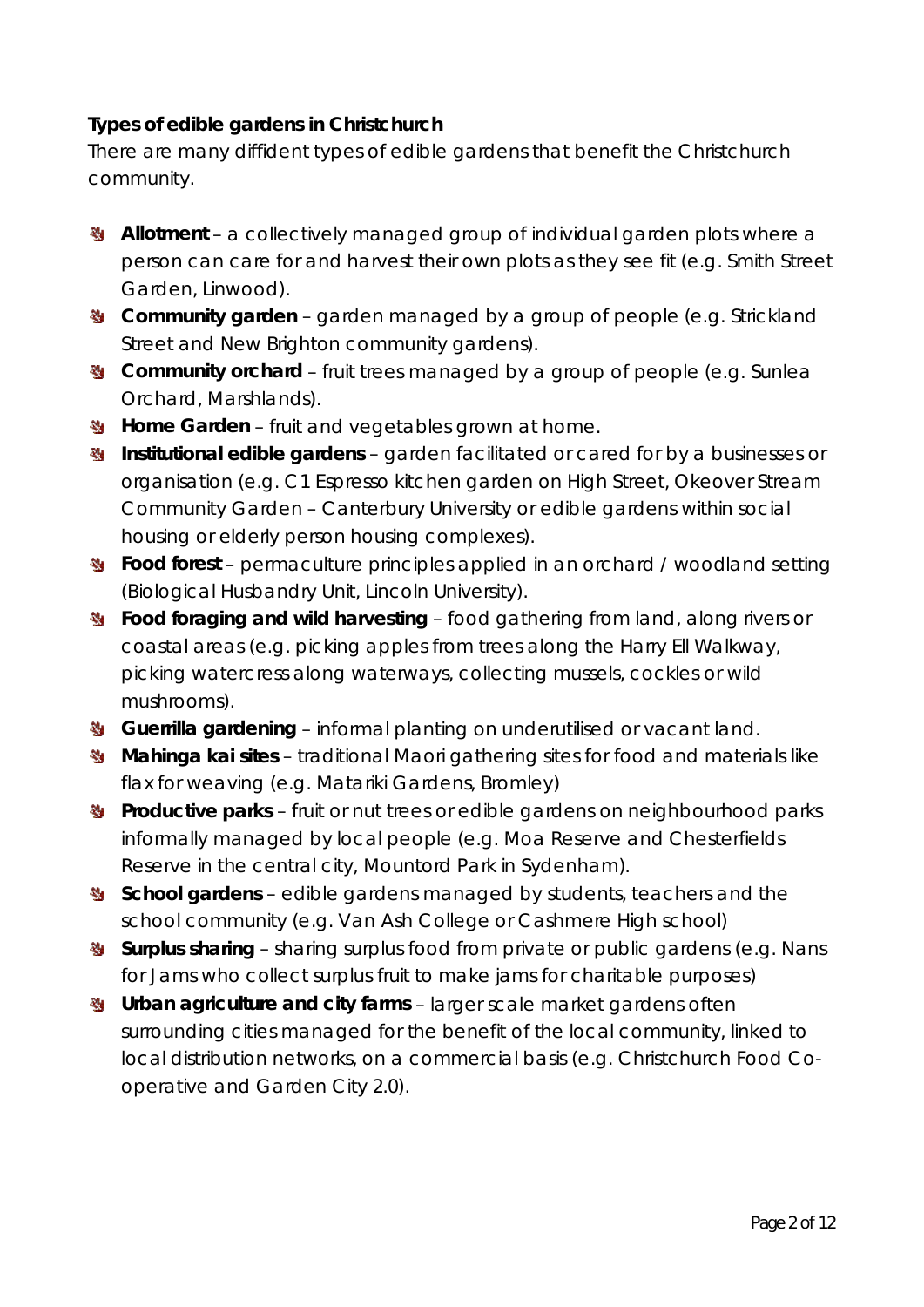# **Key benefits of community gardens**

#### **1. Health and well-being**

People can more easily access low cost, healthy, fresh fruit and vegetables, and have more active lifestyles through gardening activities. Mental and physical health is enriched by healthy eating, but also through strong personal relationships and experiences enjoyed in community gardens and through community collaboration. The sharing of surplus food supports low-income households, food banks and community kitchens.

# **2. Close knit and self-reliant communities**

Enjoying, growing and sharing food brings neighbours and communities together. Community gardens are community hubs that empower residents to solve local problems in many creative ways. Crime is reduced because the city's green spaces are activated and cared for by more connected self-reliant communities. Volunteering is encouraged and rewarded often with free food.

# **3. Lifelong learning**

Practical knowledge of how to grow, harvest, prepare and enjoy locally grown food is shared among the community. School gardens enable children to learn where their food comes from and the natural cycles of life. At community gardens, people can learn how to grow food and compost at home, but also about traditional / cultural uses for plants, medicinal uses, weaving, art and a wide variety of recipes and cooking methods helps add delight and diversity to city life.

# **4. Thriving local food economy**

New businesses opportunities and jobs are created by the community supporting their locally grown food economy. Pathways that lead to both paid and voluntary work are explored and encouraged. Entrepreneurs foster new business models such as local food co-operatives, boxed food delivery, farmers markets, and grower incubators and syndicates. Knowledge of how to sustain a diverse and resilient local food economy can be shared with other communities as part of a green knowledge economy.

#### **5. Resilient and sustainable food system**

A more diverse and localised food production and distribution system builds resilience and enables more sustainable production and distribution methods that reduce the environmental footprint of food.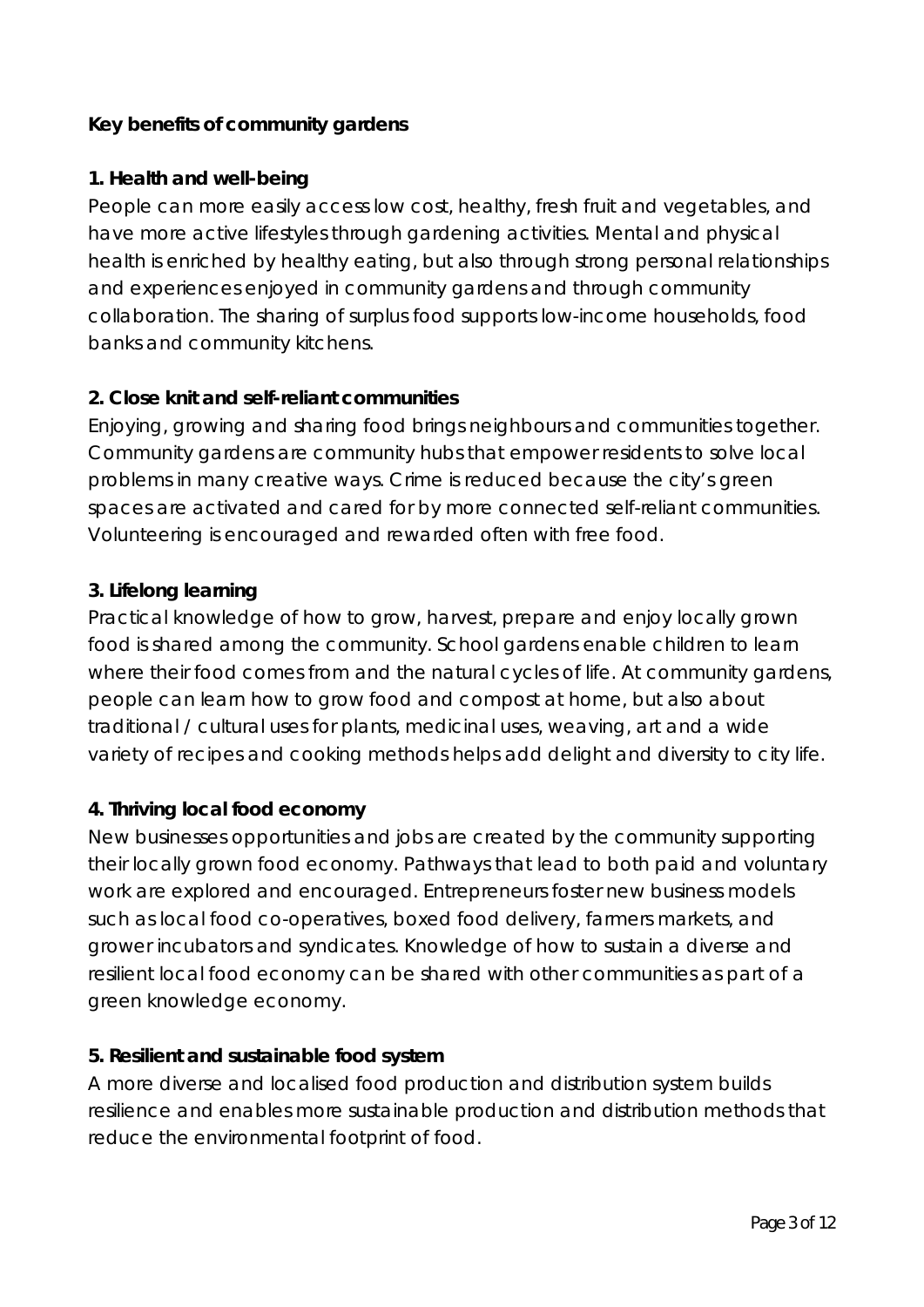# **6. Stewardship of public spaces**

People are encouraged to care for edible plants and community gardens on suitable green spaces. This helps to maximise community value and enjoyment from these spaces, manage anti-social behaviour, but can also lower maintenance costs for the Council. Community gardens and allotments become useful responses for keen gardeners living in a denser city.

# **7. Celebrating our garden city heritage**

Our natural and cultural garden city heritage is celebrated and physically demonstrated throughout the city. Weaving edible gardens into public and private spaces will offer a wider range of recreational opportunities and amenity, enriching the liveability and enjoyment of our city.

# **8. Growing a beautiful and bio-diverse garden city**

Edible gardens enrich city life supporting bees, birds, butterflies and biodiversity. In many cases seedlings can be grown by communities to complement existing native and exotic planting throughout the city. Productive gardens will become an essential part of the city's green infrastructure.

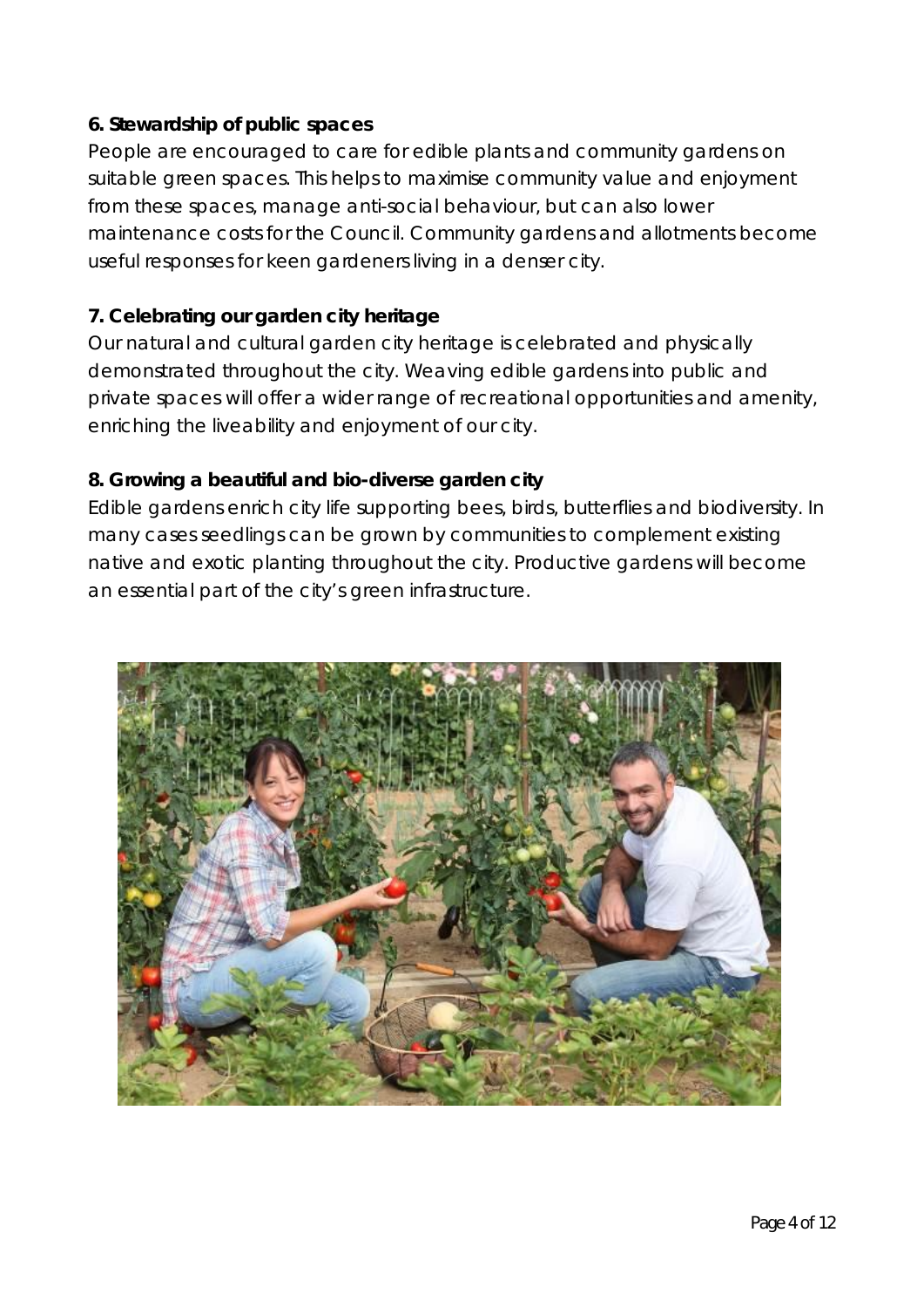# **Accommodating the spectrum of edible gardens**

The Council aims to create a supportive framework to encourage edible planting in the city. Developing enabling systems and processes that are matched to the different types of edible planting is needed so small scale, low risk activities can easily progress and larger scale, potentially higher risk activities can be managed appropriately.

An indicative spectrum of edible planting and potential management approaches is provided below as a guide. However, the appropriate process to follow will be established by the Council on a case by case basis, taking into account the specific attributes of the proposal.

#### **Indicative spectrum of edible gardens and processes to follow**

| <b>Edible Garden</b>                                      | <b>Indicative Process</b>                                                       | <b>Attributes</b>                                                                                                                                                                                                                                                                                                |
|-----------------------------------------------------------|---------------------------------------------------------------------------------|------------------------------------------------------------------------------------------------------------------------------------------------------------------------------------------------------------------------------------------------------------------------------------------------------------------|
| Community Garden,<br>Orchard, Food Forest<br>or Allotment | <b>Full lease</b><br>agreement<br>needed                                        | • Occupies a large amount of space relative to the surrounding area.<br>• Potential impact on other users or neighbours.<br>. Type of land requires community consultation and special agreements.<br>• Long duration of occupation.                                                                             |
| Institutional garden                                      | Mid level process needed<br>(e.g. licence to occupy<br>or management agreement) | • Restricts access to some extent.<br>• Includes use of Council assets or funds.                                                                                                                                                                                                                                 |
| Productive<br>Park or<br>Transitional<br>Garden           | Simple process needed<br>(e.g. Memorandum<br>of Understanding)                  | • Low level of on-site management needed.<br>• Occupies a small amount of space relative to the surrounding area.<br>• Minimal impact on other users or neighbours.<br>• Type of land permits activity.<br>• Planting is transitional or temporary.<br>• Activities already managed by established relationships |
| Food foraging,<br>Surplus sharing                         | No formal<br>process needed                                                     | (e.g. through residents associations or an established organisation).<br>• Activities already managed by national, regional or city policies<br>or regulations (e.g. harvest limits).                                                                                                                            |

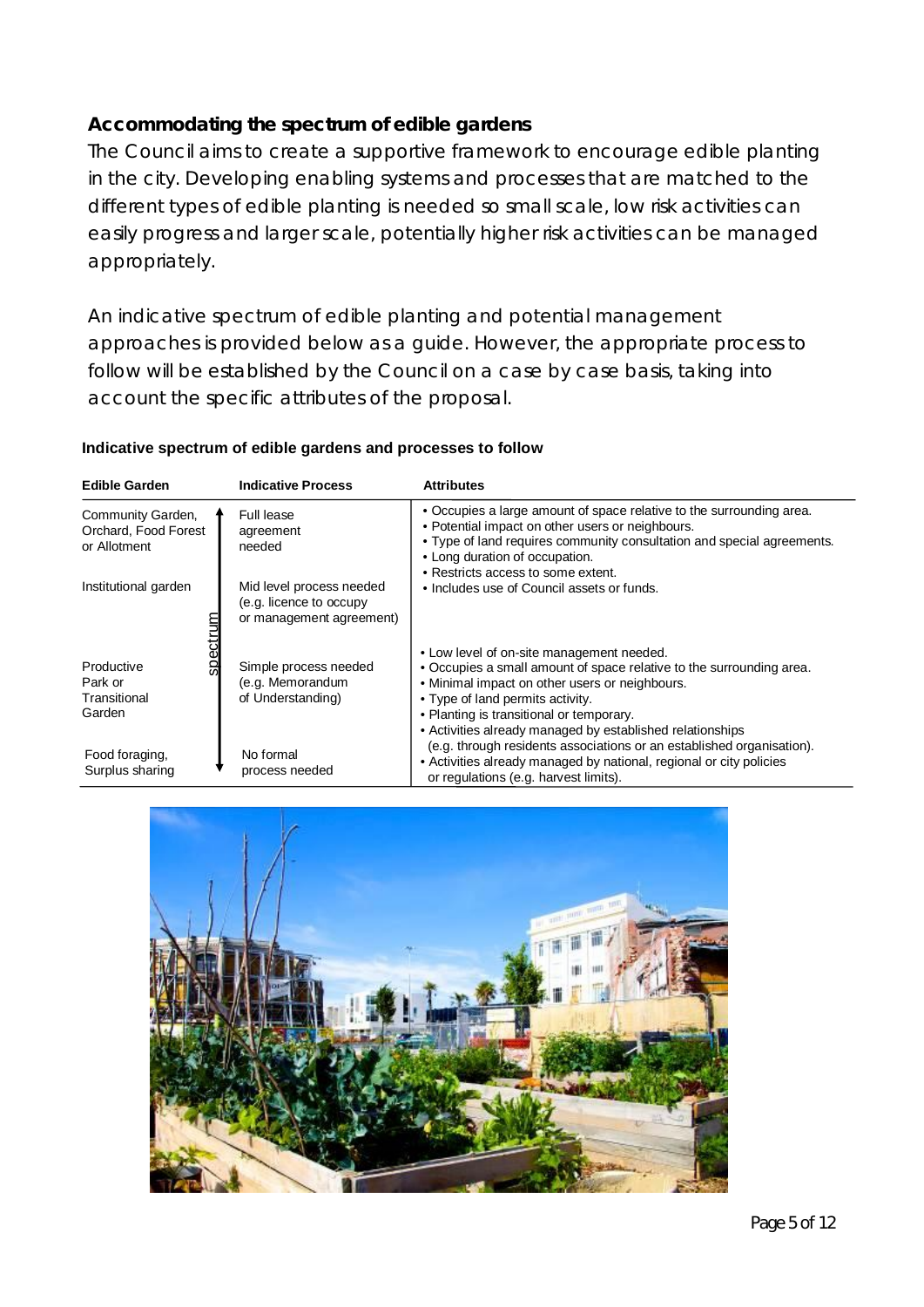# **How to set-up and maintain a successful community garden on Council land**

The Christchurch Community Gardens Association has developed a full guide for establishing and running community gardens (see www.ccga.org.nz). Below is a summary of particular relevance for gardens that are considering using Council land.

You will need to:

- 1. Create a management group
- 2. Establish your vision, purpose and operating guidelines for the garden
- 3. Grow support from your community
- 4. Choose a suitable location
- 5. Identify resources needed, budgets and funding options
- 6. Create or identify a host not-for-profit legal entity or trust
- 7. Prepare a written proposal to the Council
- 8. Sign a licence to occupy, lease or memorandum of understanding to use Council land

While this may sound daunting the Canterbury Community Gardens Association and Christchurch City Council can help.

#### **1 Create your management group**

You will need a core group of people who are actively committed to setting up and maintaining the garden over time. Initially you may need 3 or more people to set things in motion. This is an opportunity to socialise and enjoy great food, so make sure you have fun along the way. Consider how much time each person is willing and able to commit and break up the roles and tasks accordingly.

#### **2. Establish your vision and purpose**

Decide on a vision and purpose for the garden. Here are some questions you could ask:

- § What type and size of garden do you want to create?
- § What will it look like when your garden is fully established and running successfully?
- § What will you grow fruit, vegetables, herbs, flowers, bees, native plants?
- § Who will benefit from the produce yourselves, community, schools, and food banks?
- § Who will help care for and enjoy the garden stakeholders, volunteers?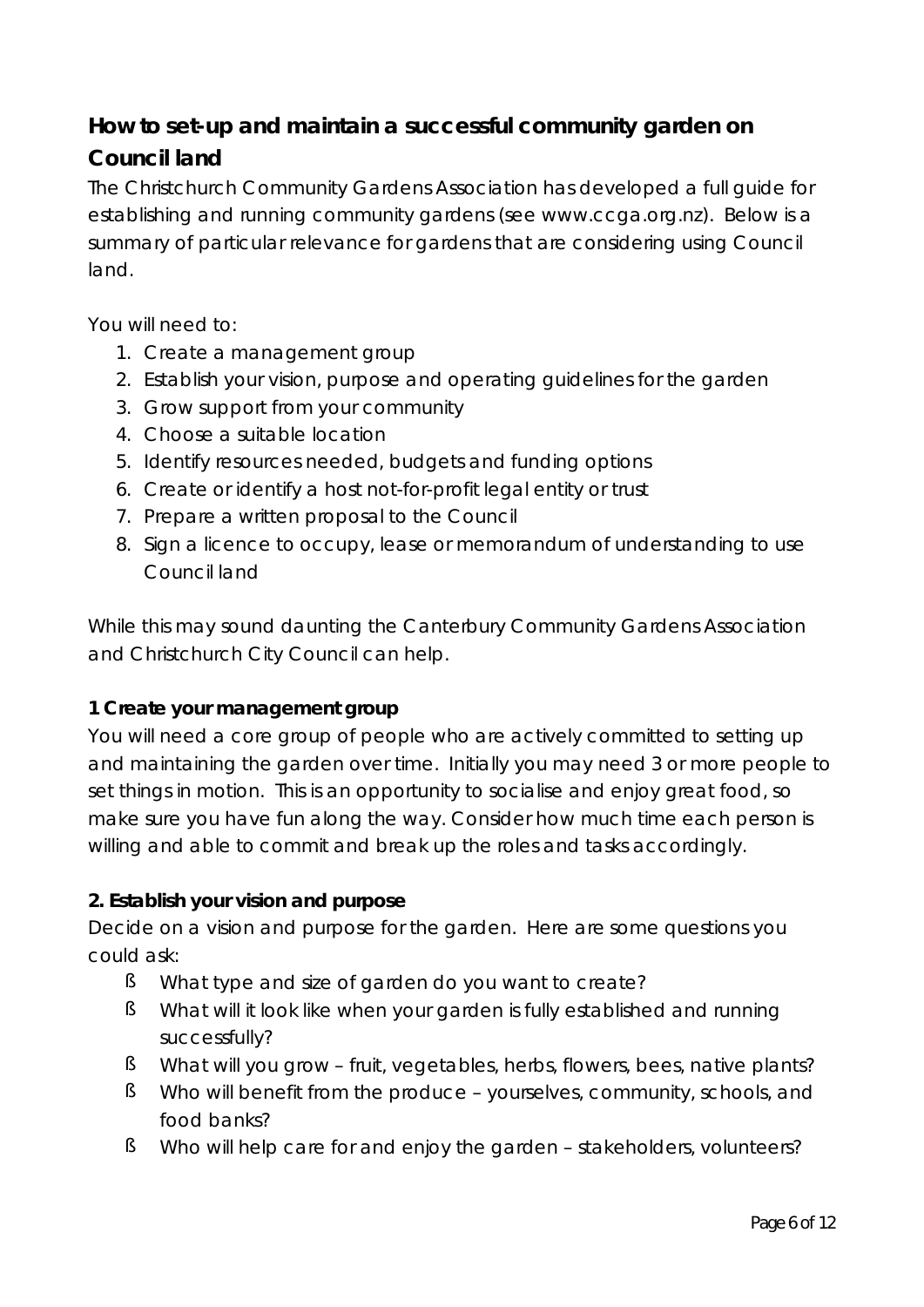- § What surrounding community groups, gardens, schools, churches or businesses could partner with you?
- § How will you communicate with your community and volunteers?
- § What activities could take place in the garden BBQs, food market, composting, growing seedlings, hand crafts, art, lessons on how to grow and prepare food?
- § Could individuals manage their own plot or tree allotment style?
- § How can the garden be self-sustaining garden co-ordinator, volunteers, and funds?

# **3 Grow community support**

You will need a strong level of support from the surrounding community. Community engagement is essential to build support for establishing and maintaining the garden over the long-term. You will also need to provide written evidence of support to the Council before public land or resources can be committed.

Useful stakeholders in your area could include:

- § Resident or neighbourhood associations
- § Schools and early childcare centres
- § Church groups
- § Sports clubs
- § Environmental groups
- § Local businesses
- § Council Community Boards

You may also want to "buddy" with an existing community garden near you, who could mentor and support you through the process.

**Choose a suitable location**

Consider the following, when choosing a site for your garden:

#### a) Community needs:

- **Strategic fit** will the site meet your vision and purpose.
- **Community support** can the surrounding community support the garden over the long-term.
- **Health and safety** potentially polluted land or soil contamination need to consider the former use of land, has it been used for the storage of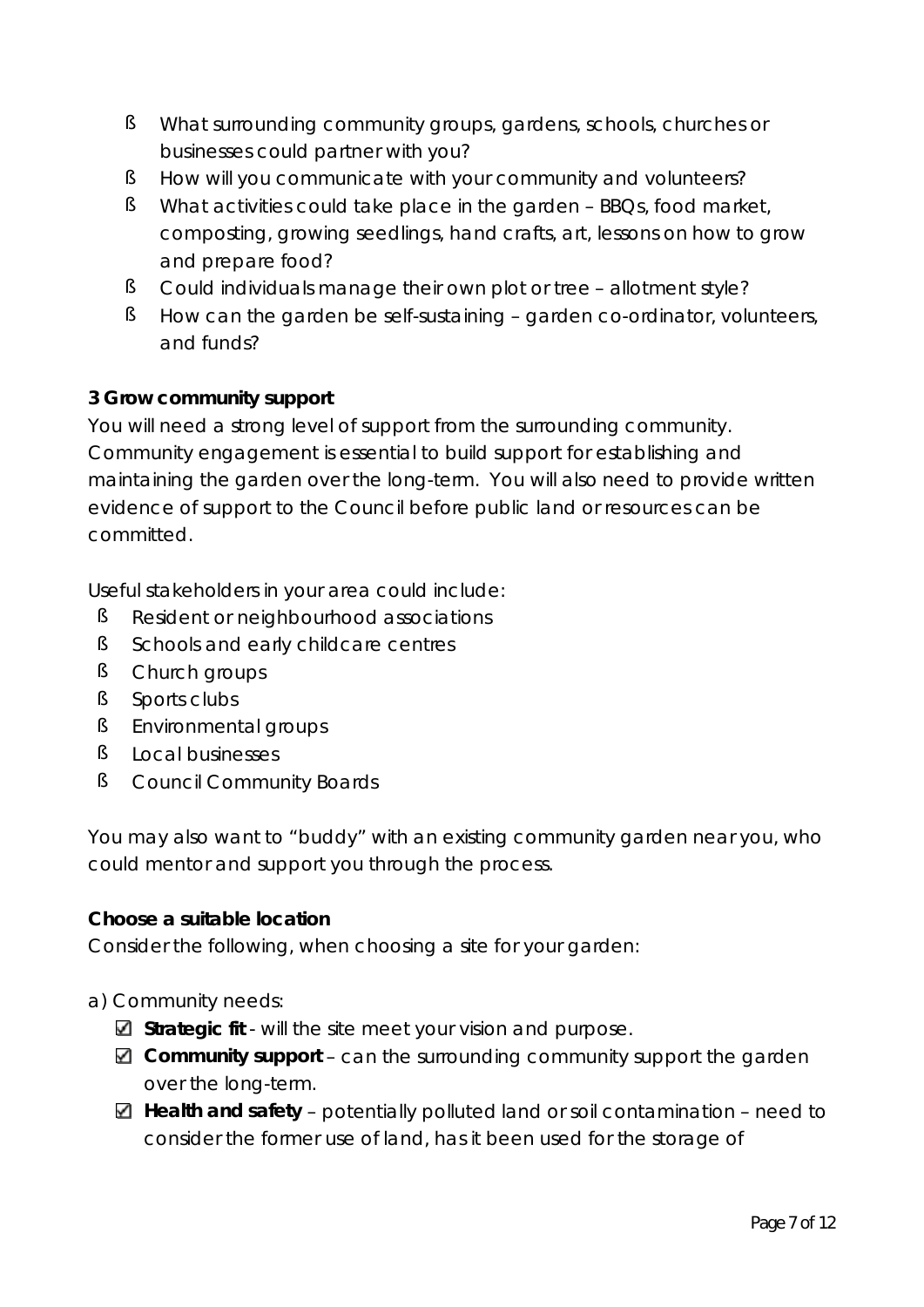horticulture chemicals or been a former petrol station. Also consider wider hazards such as busy streets, steep slopes, river banks or waterways.

- **Access** is it easy and safe to reach the garden walkable, convenient and well connected for people, cycling, public transport and maintenance vehicles.
- **Services** services such as water is essential, toilets, buildings for meetings and storage is highly desirable.
- **Amenity** does the site have an enjoyable, sunny aspect, with some shelter from cold winds and pleasant spaces for gardening, relaxing and space for children.
- **Compatible** complements existing or surrounding uses and is able to manage issues such as noise, smells, fruit drop or traffic.
- Visible is it reasonably open to street, neighbourhood or surrounding homes because good visibility can enhance personal safety and reduce vandalism.
- **Equity** does the location give preference to high need communities.
- **Clear of infrastructure** not likely to disrupt underground pipes, wires, footpaths, sports or play equipment and other structures.
- b) Growing needs:
	- **Water** an adequate supply of water is readily available or can be accessed without too much cost.
	- **Soil quality** soils support year-round productive uses, not flood prone, water logged, too sandy or rocky.
	- **Sunlight** not too shady from buildings or in competition with large trees, need at least 6 hours of direct sunlight during summer months.
	- **Space –** Adequate space is available for the garden, sheds and composting etc, but also potential for future expansion.
	- **Longevity** reasonable certainty is provided for the use and occupation of the land – will the land be needed in the future for other uses e.g. stormwater management, roads or buildings.

**5 Identify resources needed, budgets and funding options**

Your community will be able to contribute in many ways to the establishment and running of a community garden – time, labour, skills, materials and funds. A good place to start is to create a detailed list of the resources you need and set-up a skills and resource bank of your willing helpers and potential sponsors - then ask for help. Income can be created by the sale of food, seeds, seedlings or hand crafts etc provided funds are used for charitable purposes.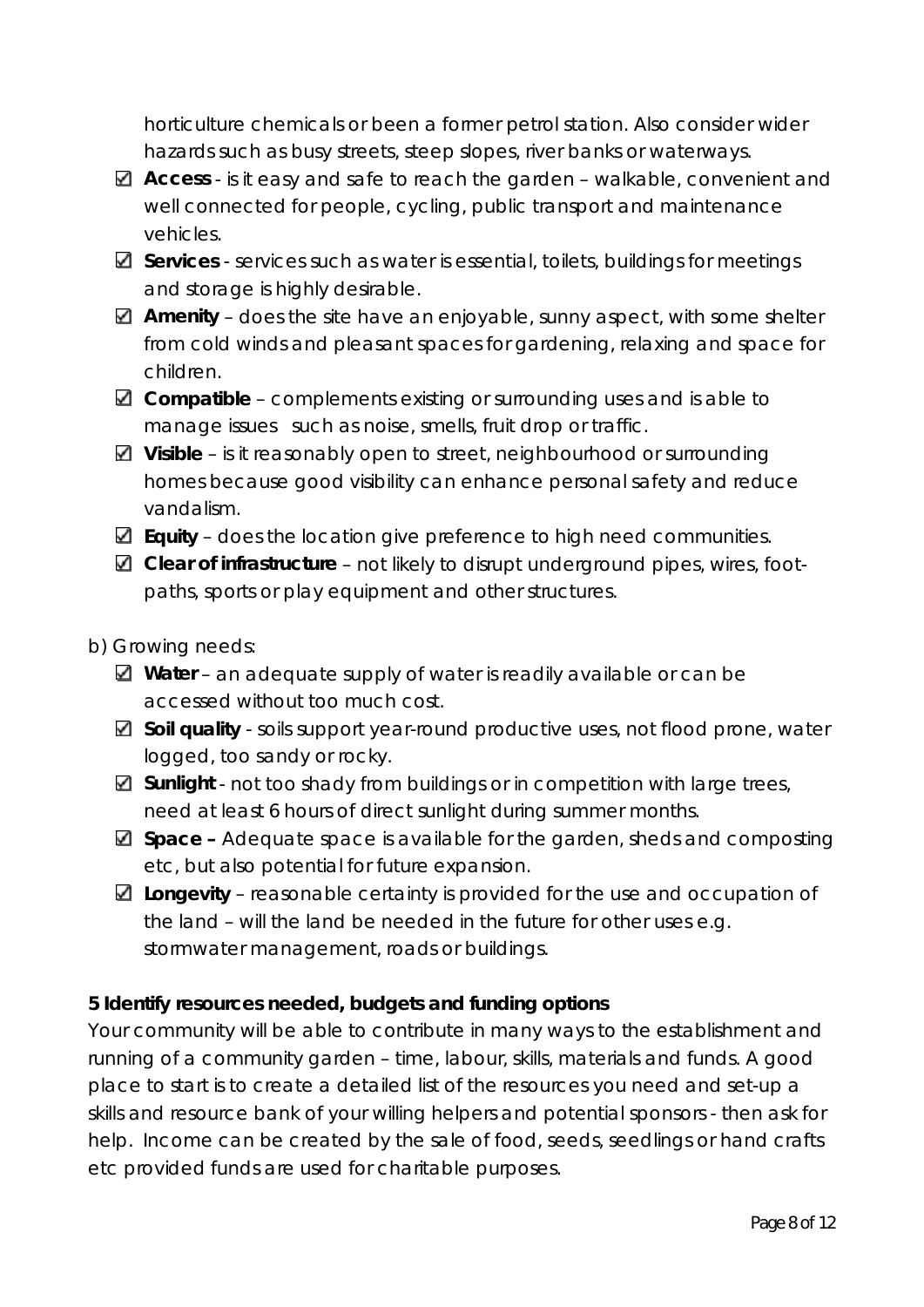**6 Create or identify a host legal entity for your management group** A Community garden must have an established and legally formed management group for the Council to lease or licence land to. A new community garden can either find an existing host organisation or create their own charitable trust (see www.societies.govt.nz/cms/charitable-trusts ).

# *Responsibilities of a Community Garden Management Group:*

A group wishing to establish a community garden on Council land is responsible for any day-to-day management of the garden, including the following:

- a) Agree with the Council on the layout (an indicative landscape and site plan will be needed), access by people and vehicles for maintenance, and other conditions of the licence-to-occupy for a community garden.
- b) Undertake engagement with neighbours and surrounding community to determine how the community garden can benefit or impact upon the area. The Council Strengthening Community Advisors may offer support for this process.
- c) Ability to comply with requirements of the licence-to-occupy that will include legal accountability, financial obligations, public liability insurance, and compliance with local regulations, policies and bylaws and national regulations such as Hazardous Substances and Health and Safety laws.
- d) Manage and operate the community garden according to established operating guildelines.
- e) If an allotment style garden is applicable, ensure that plots are allocated to members of the local community through a fair and transparent process.
- f) Ensure gardens are maintained to a minimum standard and utilised year round.
- g) Ensure that produce is not sold for personal profit. Any sales may cover reasonable gardening expenses and be used for charitable purposes.
- h) Provide education and learning opportunities for garden users and the wider community such as offering training on how to grow, compost, cook and other related skills.
- i) Ensure the site is returned to an agreed condition should the garden be disestablished or the lease terminated.
- j) Explore opportunities to work in partnership with other organisations and stakeholders in the community.
- k) Establish a general public complains procedure.
- l) Maintain regular contact with the Council.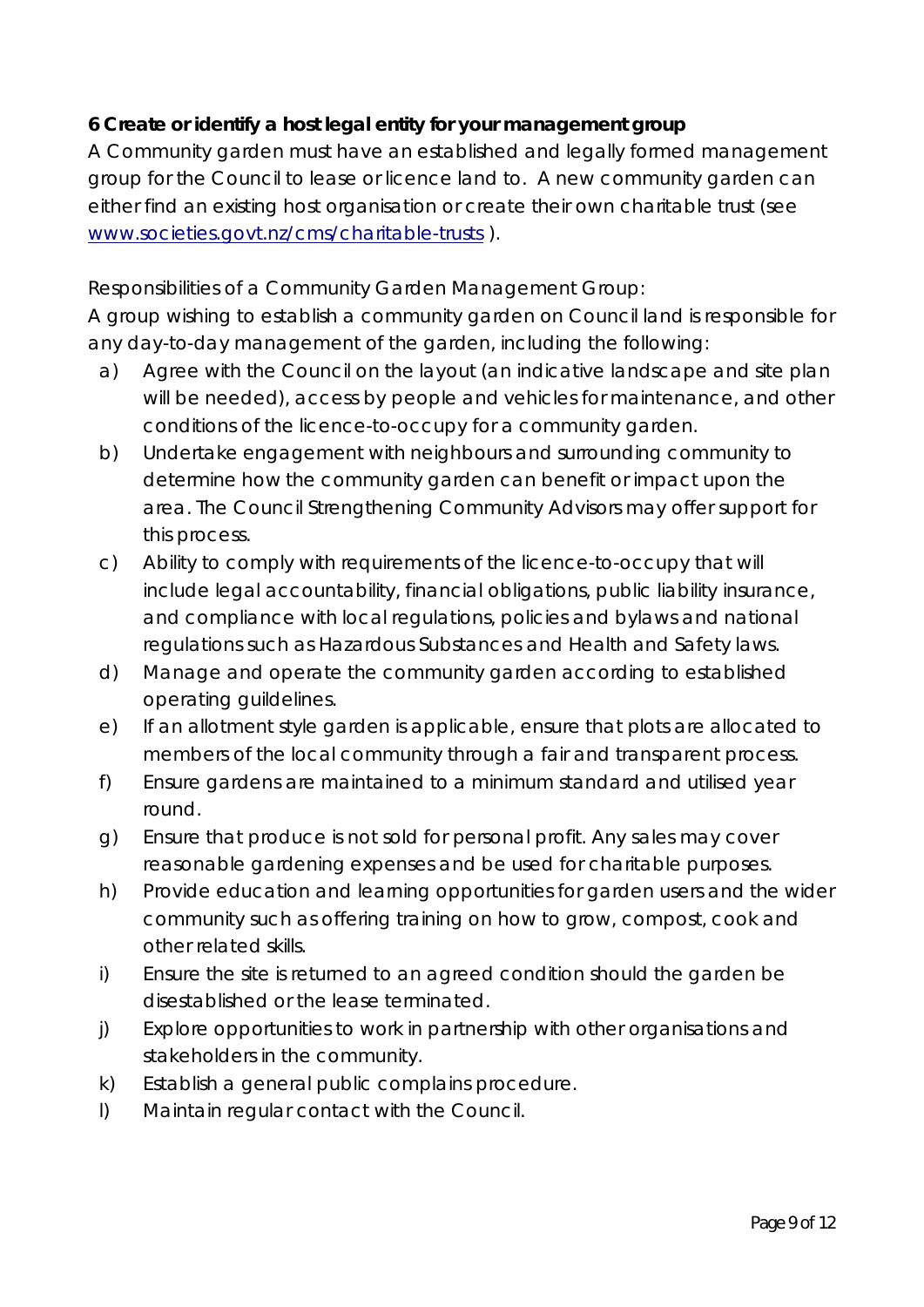# **7 Prepare a written proposal to the Council**

Prior to a new community garden being established, the management group must submit a written proposal to the Council. Council will assess the proposal on a case-by-case basis.

Please note:

- § Your local Community Board will need to approve the establishment of a new community garden on Council land.
- § Public notification or consultation with neighbours may be needed under the Reserves Act 1977 or the Local Government Act 2002.
- § A licence to occupy, lease or memorandum of understanding to use Council land will need to be signed by a delegated representative from your management group and the Council.

Your proposals will be assessed based on the aspects described in the sections above and the following matters:

**a) Community outcomes:**

- § Vision and purpose of the proposed garden.
- § Benefit of the garden to the local community including who and how they will benefit.
- § Opportunities for links and synergies with local community organisations.
- § Written commitment from the surrounding community in support of the garden.
- § Clear understanding of how to establish and maintain the garden over the duration of the lease or licence.
- § Opportunities for the garden to demonstrate and educate the surrounding community about gardening, composting, water conservation, food preparation, and wider themes of community resilience and sustainable living.
- § Understanding of how the garden will complement the surrounding existing and future activities, users and neighbours, including how adverse effects will be managed.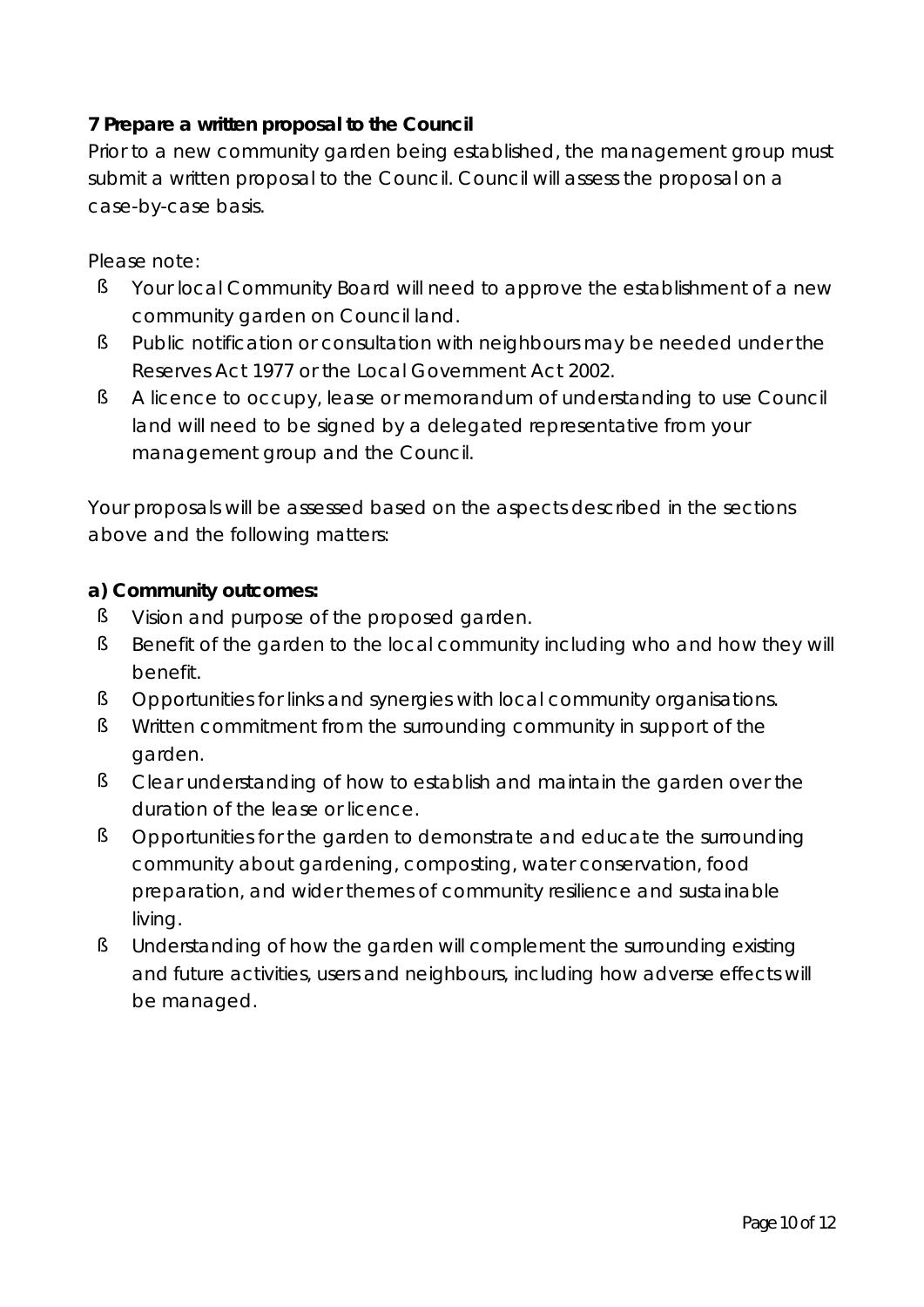**Management**

Information on how the management group will be structured and operated including:

- § Proposed legal and organisational structure.
- § Objectives of the management group and information to demonstrate that the group is viable.
- § Identification of a liaison person for the Council.
- § Skills and competencies of the management group.
- § Processes for decision making, problem solving, conflict resolution, training and induction of new members.
- § Budget, sources of funding and timeline for start-up and maintenance.
- § Hours of operation.
- § A management plan covering:
	- Organisational meetings and requirements.
	- Proposed gardening techniques.
	- Mowing and maintenance.
	- Weed and pest control principles.
	- Management of vandalism, security and safety.
	- Management of composting and organic wastes.
	- Health and safety, public liability.
	- Details of any proposed structures or buildings.
	- Details of any proposed signage.
	- Management and containment of noise and odour.
	- Storage facilities.

How the proposal fits with relevant legislation, Council, policies, strategies or management plans for the Council land proposed for the garden.

# **Design**

**•** An aerial photograph (e.g. Google or web-map) and site layout showing the proposed extent of the community garden and any proposed locations for structures and storage.

**How the Council can help you create or maintain a community garden** The Council can help establish new community gardens and support existing gardens in many ways. This section provides a range of options; however, the extent and nature of support given will be entirely at the discretion of the Council.